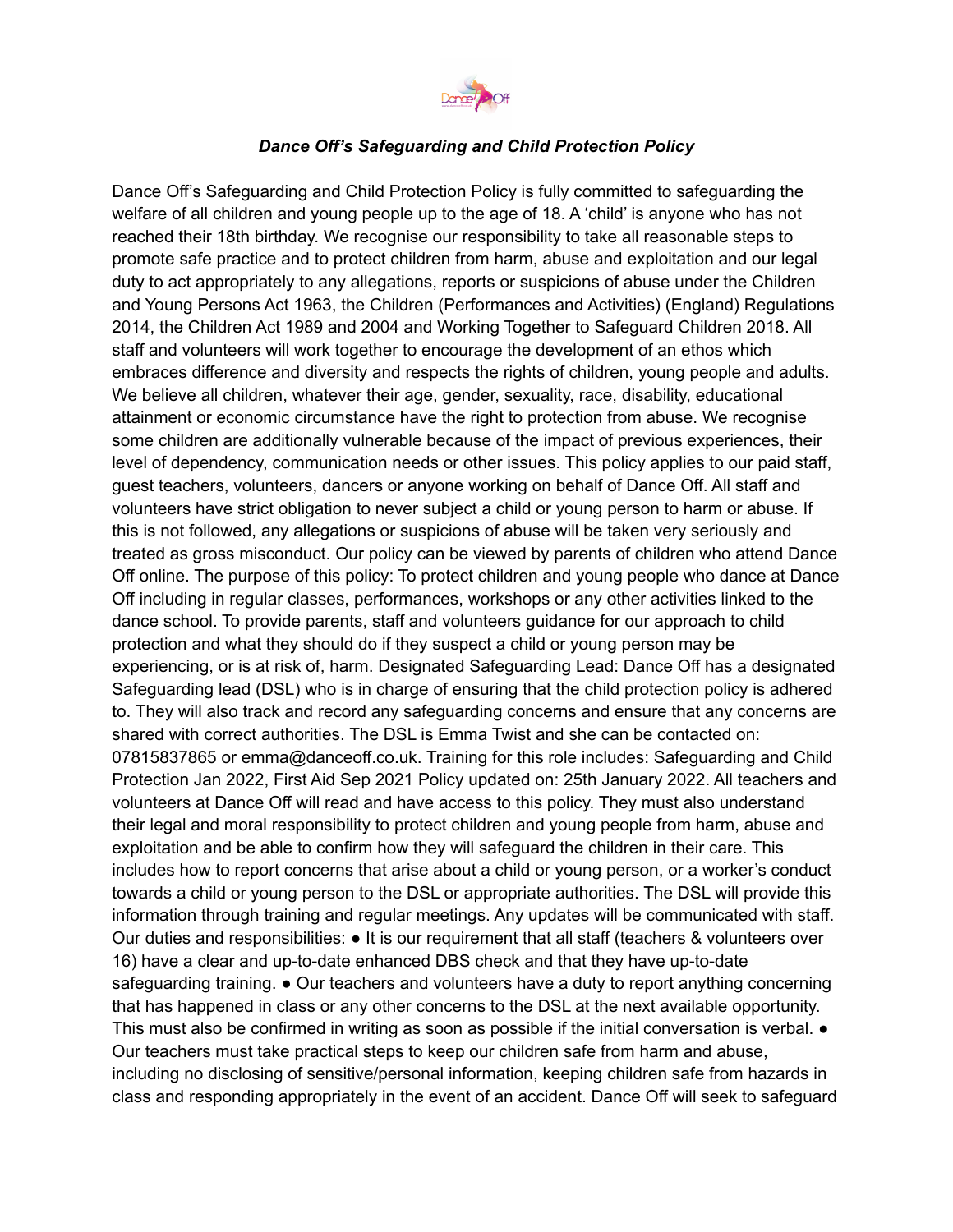

children and young people by: ● Ensuring everybody has the right to dance, ● Providing a safe space for our dancers where their views are valued and they are treated with respect and dignity, ● Focussing on the benefits of dance helping individuals personally and socially as well as physically, ● Building an environment of trust and providing space to talk, communicate and be listened to. ● Making sure that children, young people and their families know where to go for help if they have a concern. Consent to share information: At Dance Off, there are certain circumstances where we ask for consent from our parents such as photo/video permissions and performance permissions. If we have concerns about the safety of a child we may need to refer this to Children's Social Care or the Police.

Child Protection: Child Protection is part of safeguarding and focuses on protecting individual children identified as suffering or likely to suffer significant harm. Significant harm is when someone may abuse or neglect a child when harm is inflicted or if there has been failure to act to prevent harm. Children may be abused by those known to them (e.g. family members or in a school/community setting) or by those unknown to them (e.g. on the internet). Abuse can be inflicted by an adult(s) or other children. Please see Appendix B for definitions of types of abuse. All teachers and volunteers must be able to recognise and know how to act upon evidence of harm or abuse where a child's health or development is impaired. Any concerns must be recorded and shared with the DSL. What we do at Dance Off to protect our children: ● Treat all dancers and parents with respect and dignity,  $\bullet$  Put the welfare of each child first,  $\bullet$  Be aware of the impact of the COVID-19 pandemic on mental health (of both children and adults) • Ensure all paid staff and volunteers (aged 16+) who will be working with children will have an Enhanced DBS Check, • Ensure all paid staff are fully insured, • Never accepting bullying of any form, • Ensure all adult members will provide a positive role model (including those helping in classes), Policy updated on: 25 of January 2022 Dance Off's Safeguarding and Child Protection Policy  $\bullet$ Take action to stop any inappropriate behaviour, ● Keep informed of changes in legislation and policies for the protection of children, ● Undertake relevant professional development and training, ● Ensure all contact and medical details for every child is up to date and available at the place of teaching or performance,  $\bullet$  Ensure all staff receive safeguarding training  $\bullet$  Ensure good reporting to our DSL and onwards to children's social care if we ever suspect harm. ● Foster an environment of good communication, transparency and trust Allegations against staff Any report of concern about the behaviour of a member of staff or allegation of abuse against a member of staff must immediately be reported to the DSL who will refer to the appropriate Local Authority Designated Officer (LADO), If this is an allegation that a member of staff may have caused harm to a child. The member of staff who reports the allegation or the member of staff alleged against must not have any part of any further investigation including questioning the children. If/when recruiting teachers and volunteers, we will follow the following process to ensure that any new staff are suitable to work with children. We will: ● Advertise vacancies widely ● Ask for identification ● Ask for original copies of any qualifications ● Conduct interviews with at least two people present  $\bullet$  Ask for two references (one must be an employer)  $\bullet$  Ask for evidence of a clean, enhanced DBS check or apply for one (teachers will not be able to start their position until this has come through)

Appendix A: Disclosure of abuse - If a child confides in you that abuse has taken place: Remain calm and in control, but do not delay in taking action. Listen carefully to what has been said.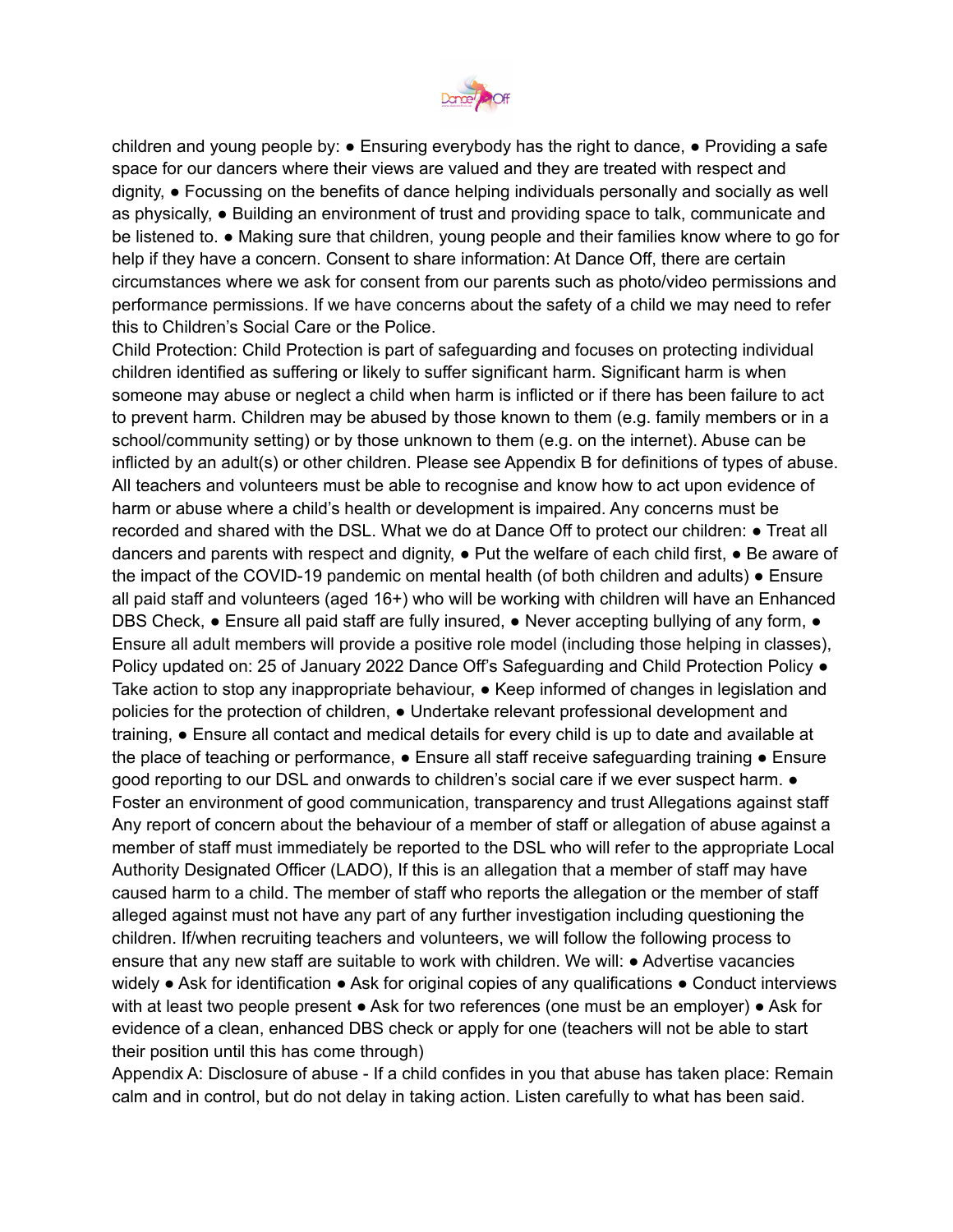

Allow the child to tell you at their own pace and ask questions only for clarification. Don't ask questions that suggest a particular answer. Don't promise to keep it a secret. Use the first opportunity you have to share the information with the Designated Safeguarding Lead. Make it clear to the child that you will need to share the information with others and that you will only tell the people who need to know and who should be able to help. Reassure the child that they 'did the right thing' in telling someone. Tell the child what you will do next speak immediately to the Designated Safeguarding Lead (the person with responsibility for child protection). It is that person's responsibility to liaise with the relevant authorities, usually Children's Social Care or the Police. Never investigate or take sole responsibility for a situation where a child makes a disclosure. As soon as possible after the disclosing conversation, make a note of what was said, using the child's own words. Note the date, time, any names that were involved or mentioned, and who you gave information to. Make sure you sign and date your record. The Designated Safeguarding Lead would discuss concerns with a parent/carer if this was thought not to place the child at further risk. When the disclosure is about something a parent/carer has done, the Designated Safeguarding Lead should always seek advice from Children's Social Care First. Appendix B Types of abuse Neglect is ""the ongoing failure to meet a child's basic physical and psychological needs" (Department for Education, 2018)". This is a form of abuse that can happen at any age; sometimes before a child is born due to maternal substance abuse. There are four main types: physical neglect (not meeting basic needs such as food, clothing or shelter and not providing for safety), educational neglect (not ensuring a child receives an education), emotional neglect (ignoring, humiliating, intimidating or isolating a child), medical neglect (not providing appropriate health care or refusing care). Sexual abuse is when a child is forced or persuaded to take part in sexual activities whether or not they are aware what is happening. This can be physical contact (including assault by penetration or non-penetrative acts such as masturbation, kissing, touching outside of clothing) or non-contact activities (flashing at a child, encouraging or forcing a child to watch/hear sexual acts, making, viewing or distributing child abuse images) and can be online and offline (Department for Education, 2018). Children may also be groomed with the intent of abuse or sexually exploiting a child for money, power or status. Emotional abuse is emotional maltreatment of a child which has a severe and persistent negative effect on the child's emotional development (Department for Education, 2017). Children can be emotionally abused by anyone (e.g. parents/carers, family members, other adults, other children). It may include ignoring the child and not showing affection or rejection such as verbal humiliation, criticism or excluding a child from activities. Children may also have their social interactions restricted causing isolation. It may also include exploitation of children by encouraging or forcing them to take part in criminal activities or activities that are not appropriate for their stage of development or threatening violence, bullying or deliberately frightening a child. Some level of emotional abuse is involved in all other types of maltreatment but can also occur alone. Physical abuse is defined as deliberately hurting a child and causing physical harm (Department of Health, 2017; Department for Education, 2018). Injuries may be inflicted such as: bruises, broken bones, burns, cuts and may involve hitting, kicking, shaking, throwing, poisoning, burning, scalding, drowning and any other method of causing Policy updated on: 25th of January 2022 Dance Off's Safeguarding and Child Protection Policy non-accidental harm to a child. Physical abuse may also occur when a parent/carer fabricates